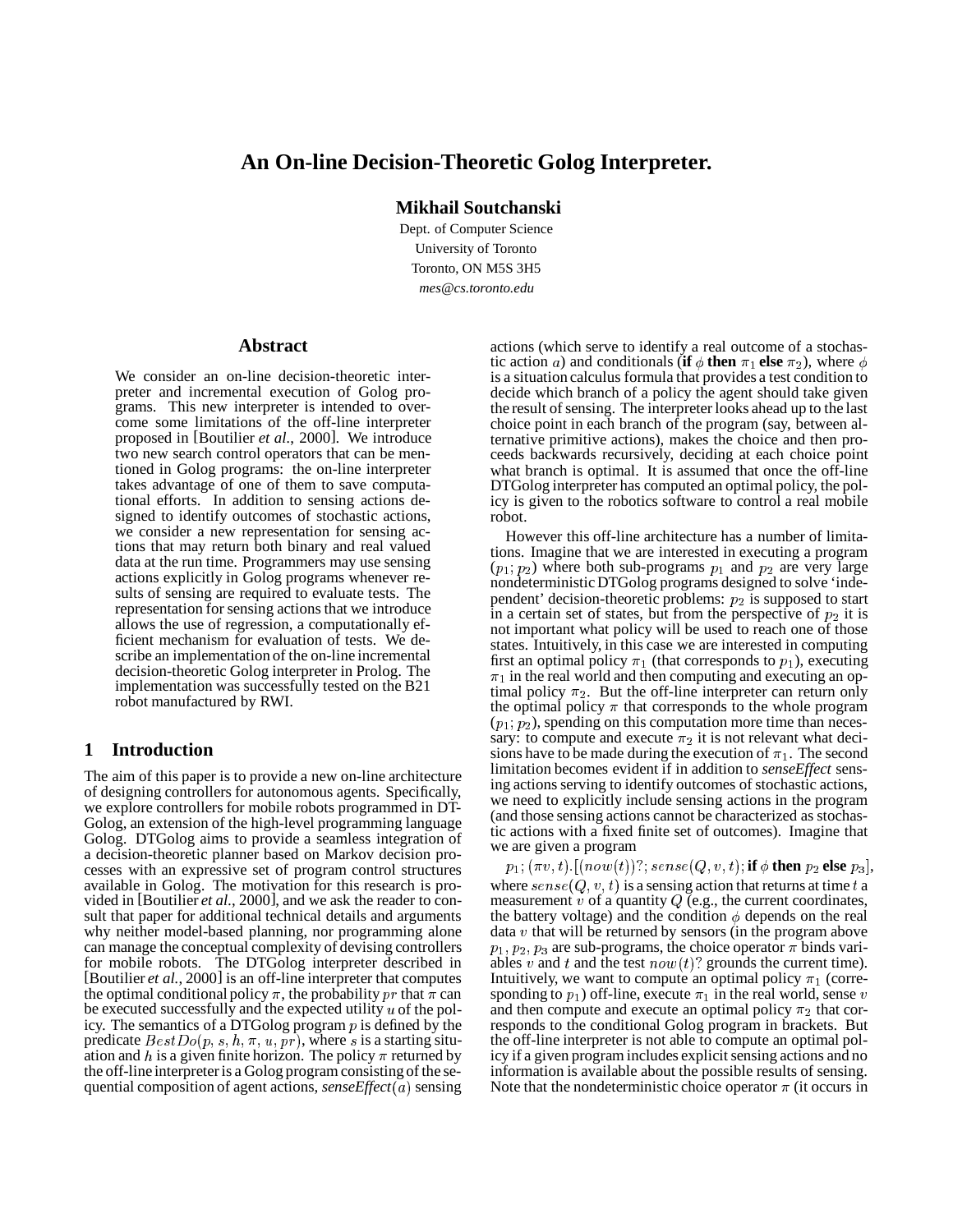front of the program) should not be confused with policies  $\pi_1$ and  $\pi_2$  computed by an interpreter.

We propose to compute and execute optimal policies online using a new incremental decision theoretic interpreter. It works in a step-by-step mode. Given a Golog program  $p$  and a starting situation  $s$ , it computes an optimal policy  $\pi$  and the program  $p'$  that remains when a first action  $a$  in  $\pi$  will be executed. At the next stage, the action  $a$  is executed in the real world. The interpreter gets sensory information to identify which outcome of  $\alpha$  has actually occurred if  $\alpha$  is a stochastic action: this may require doing a sequence of sensing actions on-line. The action  $a$  (and possibly sensing actions performed after that) results in a new situation. Then the cycle of computing an optimal policy and remaining program, executing the first action and getting sensory information (if necessary) repeats until the program terminates or execution fails. In the context of the incremental on-line execution, we define a new programming operator  $\text{optimize}(p)$  that limits the scope of search performed by the interpreter. If  $p$  is the whole program, then no computational efforts are saved when the interpreter computes an optimal policy from  $p$ , but if the programmer writes  $\textit{optimize}(p_1)$ ;  $p_2$ , then the on-line incremental interpreter will compute and execute step-by-step the Golog program  $p_1$  without looking ahead to decisions that need to be made in  $p_2$ . If the programmer knows that the sensing action  $sense(Q, v, t)$  is necessary to evaluate the condition  $\phi$ , then using the program

$$
optimize(p_1); (\pi t, v).[(now(t))?; optimize(sense(Q, v, t)); \newline \text{if } \phi \text{ then } p_2 \text{ else } p_3]
$$

the required information about  $Q$  will be obtained before the incremental interpreter will proceed to the execution of the conditional. If the sensing action  $\mathit{sense}(Q, v, t)$  has many different outcomes, then this approach gives computational advantages over the off-line approach to computing an optimal policy.

Thus, the incremental interpretation of the decisiontheoretic Golog programs needs an account of sensing (formulated in the situation calculus) that will satisfy several criteria which naturally arise in the robotics context. There are several accounts of sensing in the situation calculus that address different aspects of reasoning about sensory and physical actions [Bacchus *et al.*, 1995; De Giacomo and Levesque, 1999a; 1999b; Funge, 1998; Grosskreutz, 2000; Lakemeyer, 1999; Levesque, 1996; Pirri and Finzi, 1999; Scherl and Levesque, 1993].

Below we propose a new representation of sensing that simplifies reasoning about results of sensing, does not require consistency of sensory information with the domain theory, leads to a natural and sound implementation and has connections with representation of knowledge and sensing considered in [Reiter, 2000].

In Section 2 we recall the representation of the decision theoretic domain introduced in [Boutilier *et al.*, 2000]. In Section 3 we propose a representation forsensing actions and consider several examples. In section 4 we consider the on-line incremental decision-theoretic interpreter. Section 5 discusses connections with previously published papers.

### **2 The decision theoretic problem representation**

The paper [Boutilier *et al.*, 2000] introduces the representation of problem domains that do not include sensing actions. The representation is based on the distinction between agent actions (which can be either deterministic or stochastic) and nature's actions which correspond to separate outcomes of a stochastic agent action. Nature's actions are considered deterministic. They cannot be executed by the agent itself, therefore they never occur in policies which the agent executes. When the agent does a stochastic action  $\alpha$  in a situation  $\alpha$ , nature chooses one of the outcomes  $n$  of that action and the situation  $do(n, s)$  is considered as one of resulting situations. In accordance with this perspective, the evolution of a stochastic transition system is specified by precondition and successor state axioms which never mention stochastic agent actions, but mention only deterministic agent actions and nature's actions. In [Boutilier *et al.*, 2000], it is suggested to characterize the DTGolog problem domain by: 1) the predicate  $agentAction(a)$  which holds if a is an agent action, 2) the predicate  $stochastic(a, s, n)$  meaning that nature's action  $n$  is one of outcomes of the stochastic agent action  $\alpha$  in the situation s, 3) the function symbol  $prob(n, s)$  that denotes the probability of nature's action  $n$  in situation  $s$ , and 4) the predicate *senseCond*( $n, \phi$ ) specifying the test condition  $\phi$  serving to identify the outcome  $n$  of the last stochastic action, 5) the function symbol  $reward(do(a, s))$  denotes rewards and costs as functions of the current situation  $do(a, s)$ , the action a or both.

t)); successful arrival  $endGoS(l_1, l_2, t)$  and unsuccessful stop in As an example, imagine a robot moving between different locations: the process of going is initiated by a deterministic action  $startGo(l_1, l_2, t)$  but is terminated by a stochastic action  $endGo(l_1, l_2, t)$  that may have two different outcomes: a place different from the destination  $endGoF(l_1, l_3, t)$  (the robot gets stuck in the hall or cannot enter an office because its door is closed). We represent the process of moving between locations  $l_1$  and  $l_2$  by the relational fluent  $going(l_1, l_2, s)$  and represent a (symbolic) location of the robot by the relational fluent  $robotLoc(l, s)$  meaning that l (the office of an employee, the hall or the main office) is the place where the robot is. The transitionsin the stochastic dynamical system describing the robot's motion are characterized by the following precondition and successor state axioms.

 $Poss(startGo(l_1, l_2, t), s) \equiv \neg(\exists l, l') going(l, l', s) \land robotLoc(l_1, s),$ 

 $Poss(endGoS(l_1, l_2, t), s) \equiv going(l_1, l_2, s),$  $Poss(endGoF(l_1, l_2, t), s) \equiv \exists l'.going(l_1, l', s) \wedge l' \neq l_2,$ 

$$
going(l, l', do(a, s)) \equiv (\exists t)a = startGo(l, l', t) \lor
$$
  
\n
$$
going(l, l', s) \land \neg(\exists t)a = endGoS(l, l', t) \lor
$$
  
\n
$$
going(l, l', s) \land \neg(\exists t, l'')a = endGoF(l, l'', t).
$$

The real outcome  $n$  of a stochastic agent action  $\alpha$  can be identified only from sensory information. This information has to be obtained by executing sensing actions. In the following section we propose a new representation for sensing actions providing a seamless integration with the representation considered in this section.

# **3 Sensing actions**

In contrast to physical actions, sensing actions do not change any properties of the external world, but return values measured by sensors. Despite this difference, it is convenient to treat both physical and sensing actions equally in successor state axioms. This approach is justifiable if fluents represent what the robot 'knows' about the world (see Figure 1). More specifically, let the high-level control module of the robot be provided with the internal logical model of the world (the set of precondition and successor state axioms) and the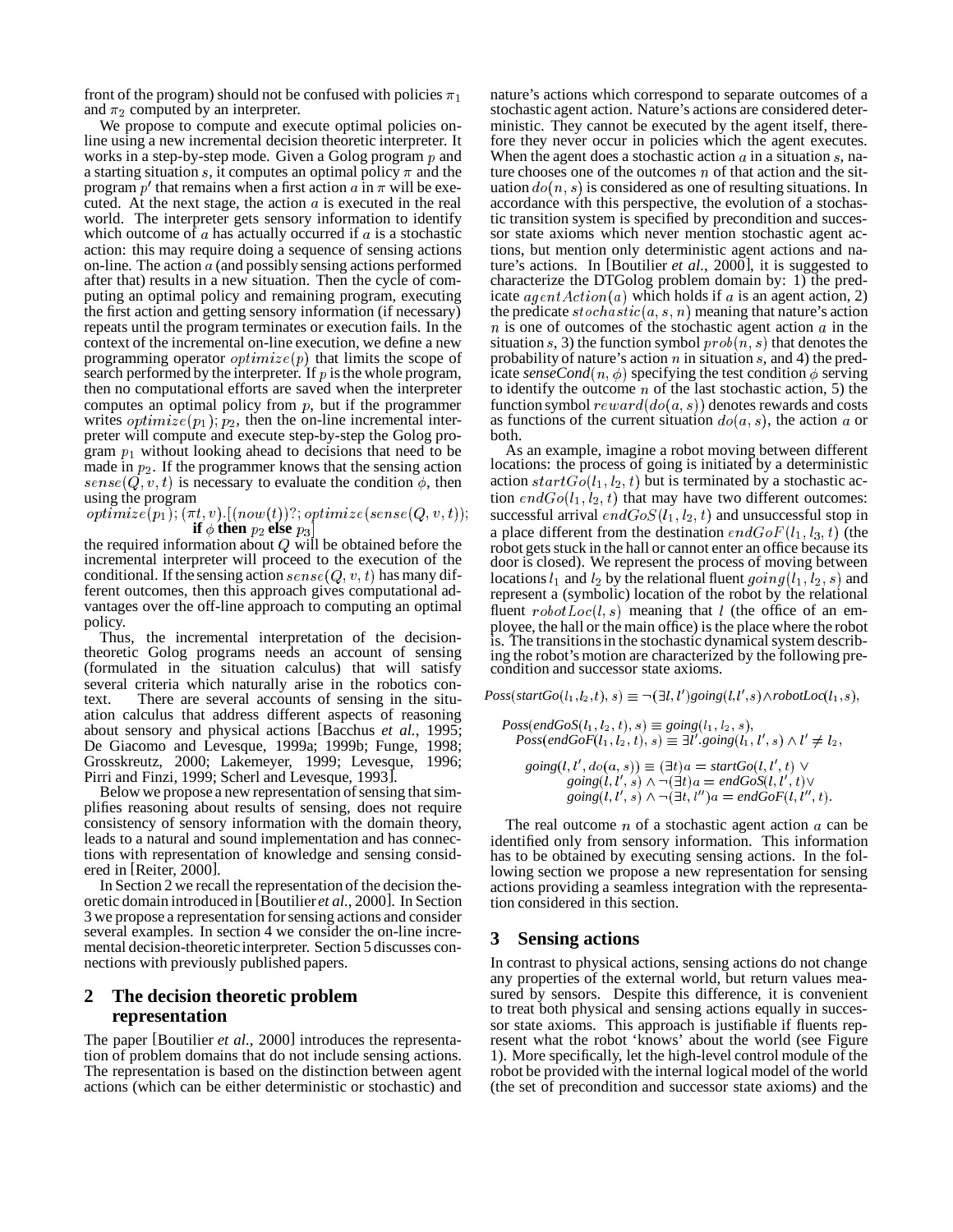axiomatization of the initial situation. The programmer expresses in this axiomatization his (incomplete) knowledge of the initial situation and captures certain important effects of the robot's actions, butsome other effects and actions of other agents may remain unmodeled. When the robot does an action in the real world (i.e., the high-level control module sends a command to effectors and effectors execute this command), it does not know directly and immediately what effects in reality this action will produce: the high-level control module may only compute expected effects using the internal logical model. Similarly, if the robot is informed about actions executed by external agents, the high-level control module may compute expected effects of those exogenous actions (if axioms account for them). Thus, from the point of view of the programmer who designed the axioms, the high-level control module maintains the set of beliefs that the robot has about the real world. This set of beliefs needs feedback from the real world because of possible contingencies, incompleteness of the initial information and unobserved or unmodeled actions executed by other agents. To gain the feedback, the high-level control module requests information from sensors and they return required data. We find it convenient to represent information gathered from sensors by an argument of the sensing action: a value of the argument will be instantiated at the run time when the sensing action will be executed. Then, all the high-level control module needs to know is the current situation (action log): expected effects of actions on fluents can be computed from the given sequence of physical and sensing actions.



Figure 1: A high-level control module and low-level modules interacting with the environment.

In the sequel, we consider only deterministic sensing actions, but noisy sensing actions can be represented as well.

We suggest representing sensing actions by the functional symbol  $\textit{sense}(q, v, t)$  where q is what to sense, v is term representing a run time value returned by the sensors and  $t$  is time; the predicate  $\mathit{senseAction}(a)$  is true whenever a is a sensing action. We proceed to consider several examples of successor state axioms that employ our representation.

**1.** Let  $\mathit{sense}(Coord, l, t)$  be the sensing action that returns the pair  $l = (x, y)$  of geometric coordinates of the current robot location on the two-dimensional grid and  $gridLoc(x, y, s)$  be a relational fluent that is true if  $(x, y)$ are the coordinates of the robot's location in s. In this example we assume that all actions are deterministic (we do this only to simplify the exposition of this example). The process of moving (represented by the relational fluent

 $moving(x_1, y_1, x_2, y_2, s))$  from the grid location  $(x_1, y_1)$  to the point  $(x_2, y_2)$  is initiated by the deterministic instantaneous action  $startMove(x_1, y_1, x_2, y_2, t)$  and is terminated by the deterministic action  $endMove(x_1, y_1, x_2, y_2, t)$ . The robot may also change its location if it is transported by an external agent from one place to another: the exogenous actions  $take(x_1, y_1, t)$  and  $put(x_2, y_2, t)$  account for this (and the fluent  $transported(s)$  represents the process of moving the robot by an external agent). The following successor state and precondition axioms characterize aforementioned fluents and actions.

 $gridLoc(x, y, do(a, s)) \equiv$ -(0 "
-) " \*\$"0 6- -% +\*,- - ,.\*,
 - /
0'0  $(\neg transformed(s) \land (\exists t, x', y') \allowbreak a = \allowbreak endMove(x', y', x, y, t)) \allowbreak \lor$  -\*\$- - 2\* (0 -) "
3 320  $gridLoc(x, y, s) \wedge \neg (\exists t, x', y') \land x = put(x', y', t) \land$ 5\*  $\frac{1}{1}$  (  $\frac{1}{1}$  ) (  $\frac{1}{1}$  ) (  $\frac{1}{1}$  ) (  $\frac{1}{1}$  ) (  $\frac{1}{1}$  ) (  $\frac{1}{1}$  ) (  $\frac{1}{1}$  ) (  $\frac{1}{1}$  ) (  $\frac{1}{1}$  ) (  $\frac{1}{1}$  ) (  $\frac{1}{1}$  ) (  $\frac{1}{1}$  ) (  $\frac{1}{1}$  ) (  $\frac{1}{1}$  ) (  $\frac{1}{1}$  ) (  $\neg(\exists x, y, x', y', t)$ a = endMove $(x, y, x', y', t)$ ,

where  $xCrd(l)$ ,  $yCrd(l)$  denote, respectively, x and y components of the current robot location *l*.

$$
moving(x_1, y_1, x_2, y_2, do(a, s)) \equiv
$$
  
\n
$$
(\exists t)a = startMove(x_1, y_1, x_2, y_2, t) \lor
$$
  
\n
$$
moving(x_1, y_1, x_2, y_2, s) \land
$$
  
\n
$$
\neg(\exists t)a = endMove(x_1, y_1, x_2, y_2, t).
$$

 $transported(a o(a, s)) \equiv \exists t, x, y \in a = take(x, y, t)$  $transporte a(s) \wedge \neg (\exists t, x, y) a = put(x, y, t) \vee$ 

$$
(\neg \exists x, y, x', y') \, moving(x, y, x', y') \land grid \, Loc(x, y, s) \land (\exists t, l) \, a = sense(Coord, l, t) \land (xCrd(l) \neq x \lor yCrd(l) \neq y).
$$

 $Poss(startMove(x_1, y_1, x_2, y_2, t), s) \equiv \neg transfected(s) \land$  $\neg$  ( $\exists x, y, x, y \in m$  overall  $x, y, x, y \in s$  )  $\land$  and  $\phi$  centers  $x_1, y_1, s$  ).  $Poss(endMove(x_1, y_1, x_2, y_2, t), s) \equiv moving(x_1, y_1, x_2, y_2, s),$ 

$$
Poss(take(x, y, t), s) \equiv \neg transported(s) \land gridLoc(x, y, s) \land \neg(\exists x_1, y_1, x_2, y_2) moving(x_1, y_1, x_2, y_2, s),
$$

$$
Poss(put(x, y, t), s) \equiv transported(s).
$$

Imagine that in the initial situation the robot stays at (0,0); later, at time 1, it starts moving from  $(0,0)$  to  $(2,3)$ , but when the robot stops at time 11 and senses its coordinates at time 12, its sensors tell it that it is located at (4,4). The sensory information is inconsistent with the expected location of the robot, but this discrepancy can be attributed to unobserved actions of an external agent who transported the robot. Hence, the final situation is not

$$
S_3 = do(sense(Coord, (4, 4), 12), do(endMove(0, 0, 2, 3, 11), do(startMove(0, 0, 2, 3, 1), S_0))),
$$

as we originally expected, but the situation resulting from the execution of exogenous actions  $take(2, 3, T<sub>1</sub>)$  and  $put(4, 4, T_2)$ , in the situation when the robot ends moving, followed by the sensing action. The exogenous actions occurred at unknown times  $T_1, T_2$  (we may say about the actual history only that  $11 \leq T_1 < T_2 \leq 12$ .<sup>1</sup>

**2.** The robot can determine its location using data from sonar and laser sensors. But if the last action was not sensing coordinates  $(x, y)$ , then the current location can be determined

<sup>&</sup>lt;sup>1</sup> In the sequel, we do not consider how the discrepancy between results of a deterministic action and observations obtained from sensors can be explained by occurrences of unobserved exogenous actions. However, our example indicates that inconsistency between physical and sensory actions can be resolved by solving a corresponding diagnostic problem (e.g., see [McIlraith, 1998]).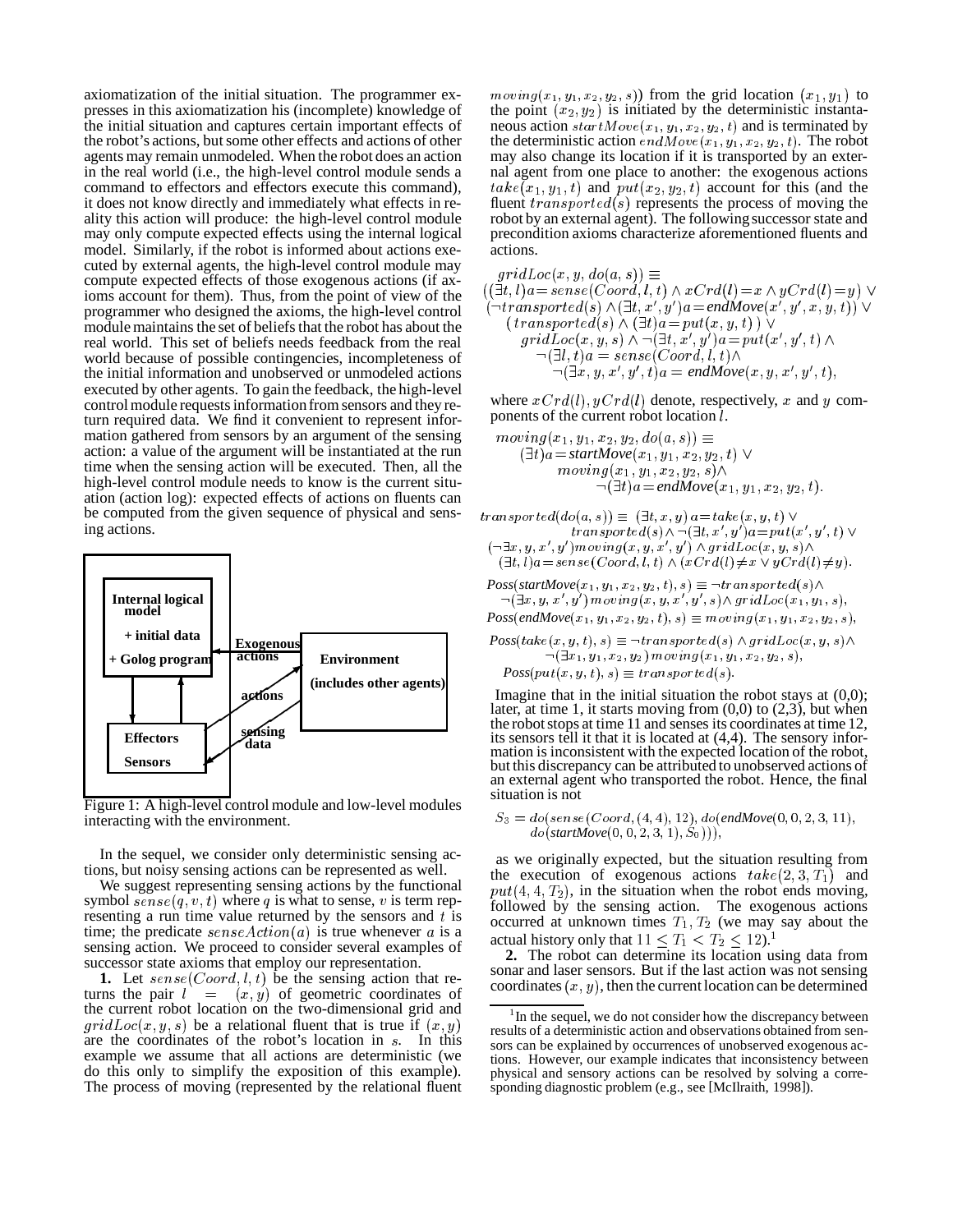from the previous location and the actions that the robot has executed. The process of going from  $l$  to  $l'$  is initiated by the deterministic action  $startGo(l, l', t)$  and is terminated by the stochastic action  $endGo(l, l', t)$  (axiomatized in Section 2).

$$
robotLoc(l, do(a, s)) \equiv (\exists t, v, x, y) a = sense(Coord, v, t)
$$
  
\n
$$
\land xCrd(v) = x \land yCrd(v) = y \land
$$
  
\n
$$
(\exists p) l = office(p) \land inOffice(l, x, y) \lor
$$
  
\n
$$
l = Hall \land \neg(\exists p) inOffice(offset(p), x, y) ) \lor
$$
  
\n
$$
(\exists t, l_1)a = endGoS(l_1, l, t) \lor (\exists t, l_1)a = endGoF(l_1, l, t) \lor
$$
  
\n
$$
robotLoc(l, s) \land \neg(\exists t, l_2, l_3, v) (a = sense(Coord, v, t) \land
$$

 $a = en \triangleleft \cup o \triangleleft \{ i_2, i_3, i_4 \} \wedge a = en \triangleleft \cup o \triangleleft \{ i_2, i_3, i_4 \} \right \}.$ 

where the predicate *inOffice*(*l*, *x*, *y*) is true if the pair  $(x, y)$ is inside of the office  $l$ , the functional symbols *bottomY* $(l)$ ,  $topY(l)$ ,  $rightX(l)$  and  $leftX(l)$  represent coordinates of top left and bottom right corners of a rectangle that contains the office  $l$  inside: When the robot stops and senses coordinates, it determines its real location and the high-level control module can identify the outcome of the stochastic action  $endGo(l, l', t)$ : whether the robot stopped successfully or failed to arrive at the intended destination.

**3.** Let  $give(item, person, t)$  be a stochastic action that has two different outcomes:  $give S(item, person, t) - the$ robot gives successfully an *item* to *person* at time  $t$  – and  $give F(item, person, t)$  – the action of giving an *item* to terministic person is unsuccessful. Let  $\mathit{sense}(Ackn, v, t)$  be the action of sensing whether delivery of the *item* to person  $I_{\text{ncr}}$ was successful or not: if it was, then delivery is acknowledged and  $v=1$ , if not – the result of sensing is  $v=0$ . The following successor state axiom characterizes how the fluent *hasCoffee*( $person, s$ ) changes from situation to situation: whenever the robot is in the office of  $person$  and it senses that one of its buttons was pressed, it is assumed that the  $person$ pressed a button to acknowledge that she has a coffee. From this sensory information, the high-level control module can identify whether the outcome of  $give (item, person, t)$  was successful or not.

$$
has Coffee (pers, do(a, s)) \equiv (\exists t)a = gives (Coffee, pers, t) \lor has Coffee (pers, s) \lor \qquad \qquad \text{bilii} (\exists t, v)a = sense(Ackn, v, t) \land v = 1 \land \qquad \qquad \text{sam} robot Loc(office (pers), s).
$$
of a

It is surprisingly straightforward to use regression in our setting to solve the forward projection task. Let  $D$  be a background axiomatization of the domain (a set of successor state axioms, precondition axioms, unique name axioms and a set of first order sentences whose only situation term is  $S_0$ ) and let  $\phi(s)$  be a situation calculus formula that has the free variable  $s$  as the only situational argument. Suppose we are given a ground situational term  $S$  that may mention both physical and sensing actions. The forward projection task is to determine whether

 

Regression is a computationally efficient way of solving the forward projection task [Reiter, 2000; Pirri and Reiter, 1999] when  $S$  does not mention any sensing actions. The representation introduced above allows us to use regression also in the case when  $S$  mentions sensing actions explicitly. Thus, we can use regression to evaluate tests  $(\phi)$ ? in Golog programs with sensing actions: no modifications are required. In addition, our approach allows us to use an implementation in Prolog considered in [Reiter, 2000]. There is also an interesting connection between our representation of 'beliefs' and sensing and the approach to knowledge-based programming [Reiter, 2000]. In [Soutchanski, 2001] we show that his approach and our approach to the solution of the forward projection task (with sensing actions) are equivalent.

## **4 The incremental on-line DTGolog interpreter**

t)  $\vee$  Golog program  $p_1$ , starting situation s, horizon h and returns  $t/\wedge$  the optimal conditional policy  $\pi$ , its expected utility u, the The incremental DTGolog interpreter uses the predicate  $IncrBestDo(p_1, s, p_2, h, \pi, u, pr)$  and the predicate  $Final(p, s, \pi, u)$ . The former predicate takes as input the probability of success  $pr$ , and the program  $p_2$  that remains after executing the first action from the policy  $\pi$ . The latter predicate tells when the execution of the policy completes:  $Final(p, s, \pi, u)$  is true if either the program p is Nil (the null program) or  $Stop$  (a zero cost action that takes the agent to an absorbing state meaning that the execution failed), or if the policy  $\pi$  is N il or Stop. In all these cases, u is simply the reward associated with the situation  $s$ . Note that in comparison to *BestDo*, *IncrBestDo* has an additional argument  $p_2$  representing the program that remains to be executed.

> $IncrBestDo(p_1, s, p_2, h, \pi, u, pr)$  is defined inductively on the structure of a Golog program  $p_1$ . Below we consider its definition in the case when the program  $p_1$  begins with a deterministic agent action.

$$
IncrBestDo(a; p_1, s, p_2, h, \pi, u, pr) \stackrel{def}{=} \n\begin{cases}\n\lceil -P \, \text{os}(a, s) \wedge \\
p_2 = N \, \text{il} \wedge \pi = \text{Stop} \wedge pr = 0 \wedge u = \text{reward}(s) \vee \\
\text{Poss}(a, s) \wedge p_2 = p_1 \wedge \exists (p', \pi', u', pr') \\
\text{IncrBestDo}(p_2, \text{do}(a, s), p', h-1, \pi', u', pr') \wedge \\
\pi = (a; \pi') \wedge u = \text{reward}(s) + u' \wedge pr = pr']\n\end{cases}
$$

If a deterministic agent action  $a$  is possible in situation  $s$ , then we compute the optimal policy  $\pi^r$  of the remaining program  $p_1$ , its expected utility  $u'$  and the probability of successful termination  $pr'$ . Because a is a deterministic action, the probability  $pr'$  that the policy  $\pi'$  will complete successfully is the same as for the program itself; the expected utility  $u$  is a sum of a reward for being in  $s$  and the expected utility of continuation  $u'$ . If a is not possible, then the remaining program is  $N$ *il*, and the policy is the *Stop* action, the expected utility is the reward in  $s$  and the probability of success is 0.

Other cases are defined similarly to  $BestDo$ , e.g., if the program begins with the finite nondeterministic choice ( $\pi(x)$  $\{\tau(p); p', \text{ where } \tau \text{ is the finite set } \{c_1, \ldots, c_n\} \text{ and the choice }$ binds all free occurrences of  $x$  in  $p$  to one of the elements:

$$
IncrBestDo((\pi(x : \tau)p); p', s, p_r, h, pol, u, pr) \stackrel{def}{=} \newline IncrBestDo((p|_{c1}^x \mid \ldots \mid p|_{cn}^x); p', s, p_r, h, pol, u, pr)
$$

where  $p \, \vert_{c}^{x}$  means substitution of c for all free occurrences of x in  $p$ . Thus, the optimal policy  $pol$  corresponds to the element  $\epsilon$  in  $\tau$  that delivers the best execution. Note that the remaining program  $p_r$  is the same on the both sides of the definition.

Recall that policies are Golog programs as well. Moreover, if  $p$  is a Golog program that contains many nondeterministic choices, the optimal policy  $\pi$  computed from p is a conditional program that does not involve any nondeterministic choices. This observation suggests that programmers may wish to take advantage of the structure in a decision theoretic problem and use explicit search control operators that limit bounds where the search for an optimal policy has to concentrate. In addition to the standard set of Golog programming constructs,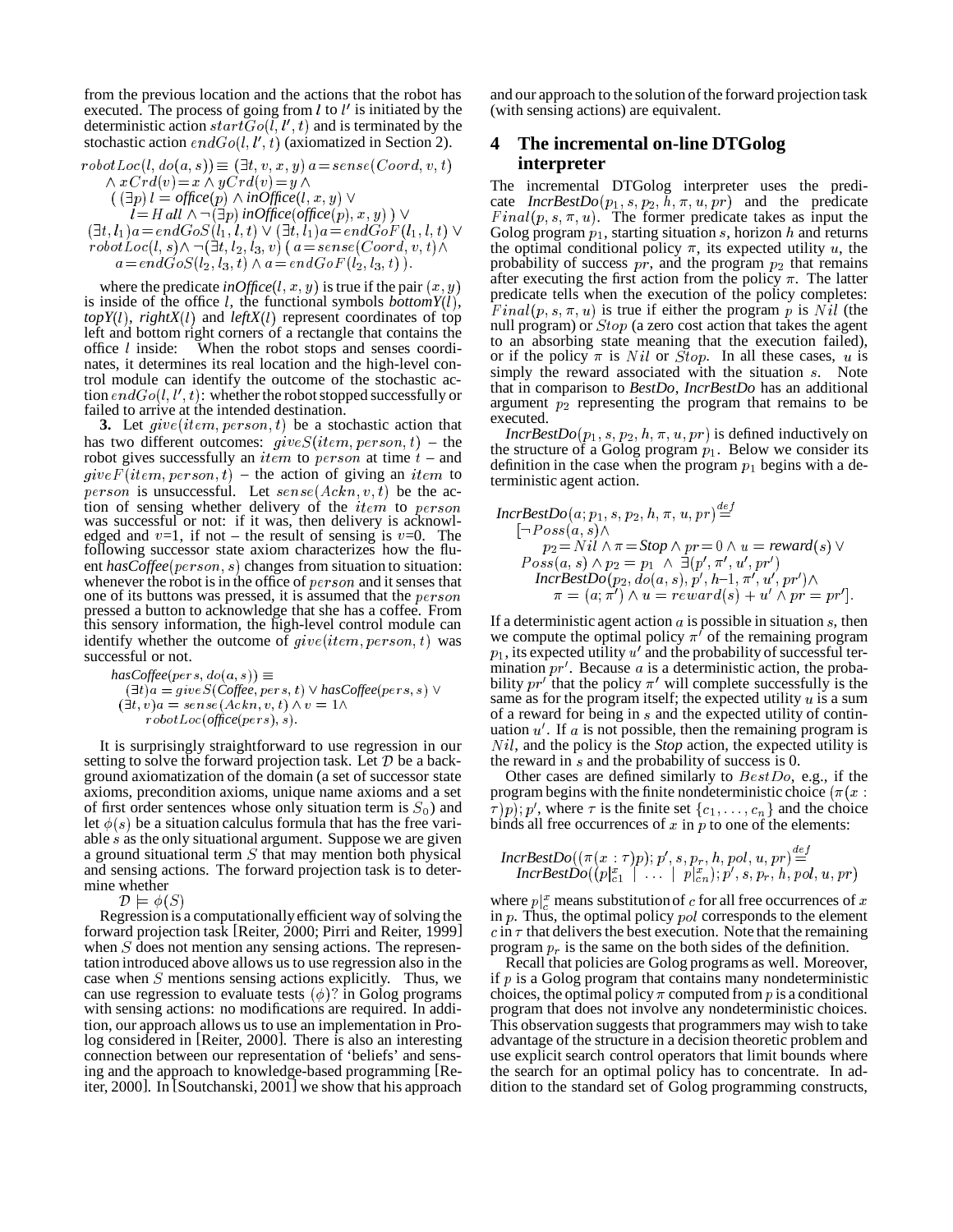we introduce two new operators:  $local(p)$  and  $optimize(p)$ . Intuitively, the program  $local(p_1)$ ,  $p_2$  means the following. First, compute the optimal policy  $\pi_1$  corresponding to the subprogram  $p_1$ , then compute the optimal policy  $\pi$  corresponding to the program  $\pi_1$ ;  $p_2$ . If both sub-programs  $p_1$  and  $p_2$  are highly nondeterministic, then using the operator  $local(p_1)$  the programmer indicates where the computational efforts can be saved: there is no need in looking ahead further than  $p_1$  to back compute  $\pi_1$ . Thus, in the case that a Golog program begins with  $local(p)$ 

$$
IncrBestDo(local(p_1); p_2, s, p_r, h, \pi, u, pr) \stackrel{def}{=} \\ (\exists p, \pi_1, u_1, pr_1) IncrBestDo(p_1; Nil, s, p, h, \pi_1, u_1, pr_1) \land \\ IncrBestDo(\pi_1; p_2, s, p_r, h, \pi, u, pr).
$$

The construct  $local(p_1)$  limits the search, but once the pol-<br>icy  $\pi_1$  was computed and the first action in  $\pi_1$  was executed, the remaining part of the program has no indication where the search may concentrate. For this reason, the programmer may find convenient to use another search control operator that once used persists in the remaining part of the program until the program inside the scopes of that operator terminates. This operator is called  $\textit{optimize}(p)$  and is specified by the following abbreviation.

$$
IncrBestDo(optimize(p_1); p_2, s, p_r, h, \pi, u, pr) \stackrel{def}{=} \n\begin{array}{ll}\n\text{Stock} \\
(\exists p') \text{ IncrBestDo}(p_1; Nil, s, p', h, \pi, u, pr) \wedge \\
(p' \neq Nil \wedge p_r = (optimize(p'); p_2) \vee \\
p' = Nil \wedge p_r = p_2).\n\end{array}
$$

-\*! .

'&

According to this specification, an optimal policy  $\pi$  can be computed without looking ahead to the program  $p_2$ ; hence, using  $\textit{optimize}(p_1)$  a programmer can express a domain specific procedural knowledge to save computational efforts. Note that when  $p'$  is *Nil*, i.e. there will be nothing in  $p_1$  to execute after doing the only action in  $\pi$ , the remaining program  $p_r$  contains only  $p_2$ .

#### **4.1 Implementing the on-line interpreter**

7-

Given the definitions of *IncrBestDo* mentioned in the previous sub-section, we can consider now the on-line interpretation coupled with execution of Golog programs. The definitions of  $IncrBestDo(p_1, s, p_2, h, \pi, u, pr)$  translate directly into Prolog clauses (we omit them here). The on-line interpreter calls the off-line *incrBestDo(E,S,ER,H,Pol1,U1,Prob1)* interpreter to compute an optimal policy from the given program expression  $\hat{E}$ , gets the first action of the optimal policy, commits to it, does it in the physical world, then repeats with the rest of the program. The following is such an interpreter implemented in Prolog:

```
online(E,S,H,Pol,U) :-
incrBestDo(E,S,ER,H,Pol1,U1,Prob1),
( final(ER,S,H,Pol1,U1), Pol=Pol1, U=U1 ;
 reward(R,S),
 Poll = (A : Rest),( agentAction(A), not stochastic(A,S,L),
  doReally(A), /*execute A in reality*/
     !, /* commit to the result */
  online(ER,do(A,S),H,PolFut,UFut),
  Pol=(A : PolFut), U is R + UFut ;
   senseAction(A),
   doReally(A), /* do sensing */
     !, /*commit to results of sensing*/
   online(ER,do(A,S),H,PolFut,UFut),
  Pol=(A : PolFut), U is R + UFut ;
   agentAction(A), stochastic(A,S,L),
   doReally(A), /*execute A in reality*/
     !, /* commit to the result */
```

```
senseEffect(A,S,SEff),
diagnose(SEff,L,SN), /*What happened?*/
online(ER,SN,H,PolFut,UFut),
Pol=(A : PolF), U is R + UFut)
```

```
).
```
The on-line interpreter uses the Prolog cut (!) to prevent backtracking to the predicate  $doReally$ : we need this because once actions have been actually performed in the physical world, the robot cannot undo them.

 $t_1$ ) $\wedge$  the predicate *diffSequence*(*A*, *Seq*) and the predicate In addition to predicates mentioned in section 2, the on-line interpreter uses the predicate  $\mathit{senseEffect}(A, S1, S2)$ ,  $diagnose(S2, OutcomesList, S3).$  We describe below their meaning and show their implementation in Prolog.

Given the stochastic action  $A$  and the situation  $S1$ , the predicate  $\text{senseEffect}(A, S1, S2)$  holds if  $S2$  is the situation that results from doing a number of sensing actions necessary to differentiate between outcomes of the stochastic action A. The predicate  $diffSequence(A, Seq)$  holds if  $Seq$  is the sequence of sensing actions  $(a_1, a_2, \ldots, a_n)$  specified by the programmer in the domain problem representation: this sequence is differentiating if after doing all actions in the sequence the action chosen by 'nature' as the outcome of stochastic action  $A$  can be uniquely identified.

```
senseEffect(A,S,SE) :- diffSequence(A,Seq),
   getSensorInput(S,Seq,SE).
```

```
getSensorInput(S,A,do(A,S)) :- senseAction(A),
 doReally(A). /*connect to sensors, get data
                  for a free variable in A */
```

```
getSensorInput(S1,(A : Rest), SE) :-<br>doReally(A), /* connect to sens
                        \prime* connect to sensors,
                           get data
 getSensorInput(do(A,S1),Rest,SE).
```
The predicate  $diagnose(S1, L, S2)$  takes as its first argument the situation resulting from getting a sensory input: it contains 'enough' information to disambiguate between different possible outcomes of the last stochastic action  $A$ . The second argument is the list  $L$  of all outcomes that nature may choose if the agent executes the stochastic action  $A$  in  $S1$  and the third argument is the situation that is the result of nature's action which actually occurred. We can identify which action nature has chosen using the set of mutually exclusive test conditions *senseCond*( $n_i$ ,  $\phi_i$ ), where  $\phi_i$  is a term representing a situation calculus formula: if  $\phi_i$  holds in the current situation, then we know that nature has chosen the action  $n_i$  ( $n_i$  belongs to the list  $L$ ).

```
diagnose(SE, [N], do(N, SE)) :-
        senseCond(N,C), holds(C,SE).
```
diagnose(SE,[N|Outcomes],SN):- senseCond(N,C), (  $\verb|holds(C,SE)|$  ,  $\verb|SN=do(N,SE)|$  ; not holds(C,SE), diagnose(SE,Outcomes,SN) ).

Successful tests of the implementation described here were conducted in a real office environment on a mobile robot B21 manufactured by RWI. The low-level software was initially developed in the University of Bonn to control Rhino, another B21 robot, see [Burgard *et al.*, 1999] for details. The tests of implementation demonstrated that using the expressive set of Golog operators it is straightforward to encode domain knowledge as constraints on the given large MDP problem. The operator  $\textit{optimize}(p)$  proved to be useful in providing heuris